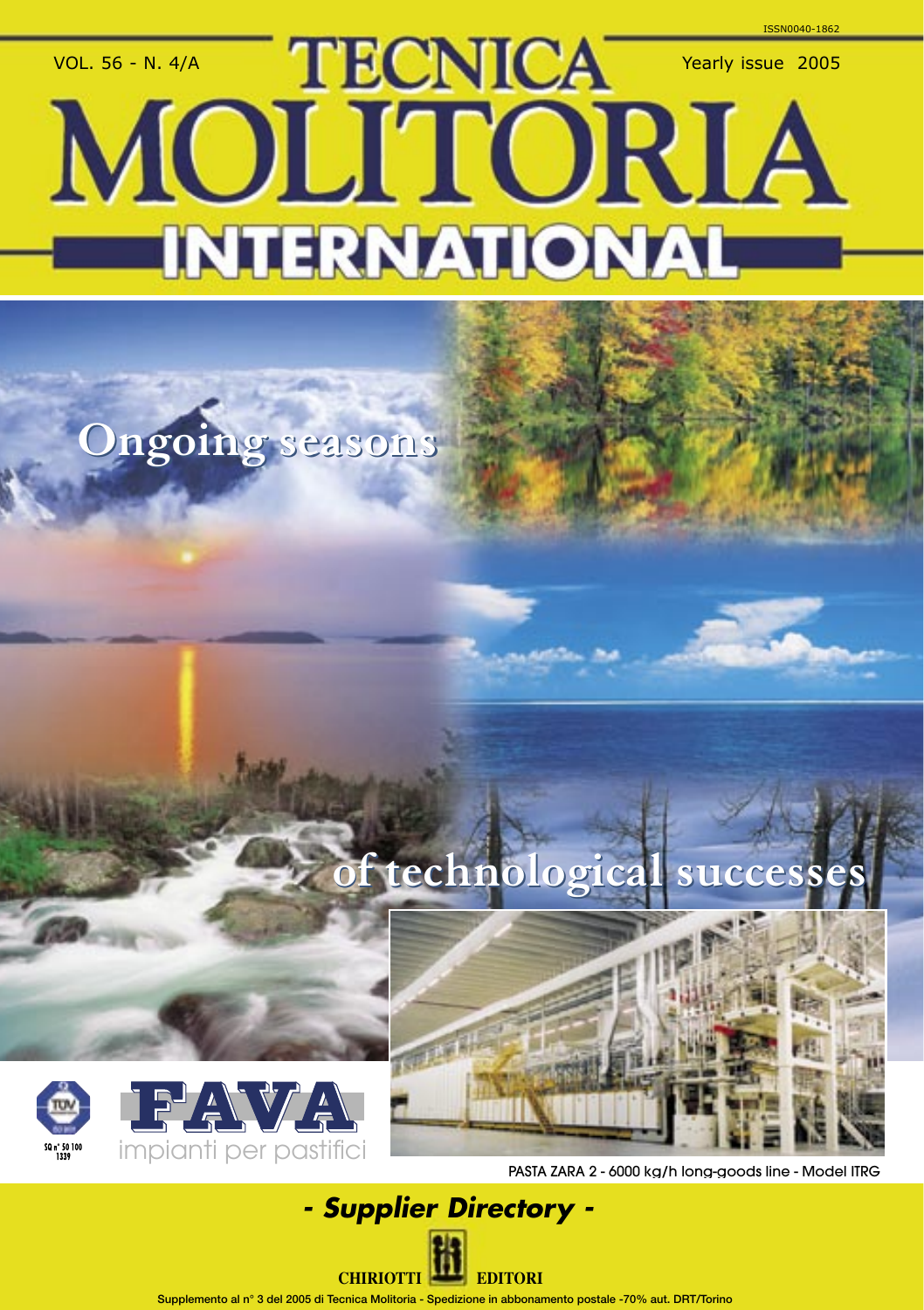#### **Honorary degree for Enrico Fava**

This past January 14<sup>th</sup> an hon-<br>
orary degree in Mechanical<br>
Engineering was conferred<br>
on Enrico Fava, president of orary degree in Mechanical Engineering was conferred on Enrico Fava, president of Fava - pasta equipment, by the University of Ferrara. During a moving ceremony with numerous participants in the Great Hall of the University of Ferrara, the neo-engineer spoke about the fundamental stages of technological development in the field of equipment producing pasta, as well as the highlights of his own personal story.

The ceremony opened with the motion for the candidature of Enrico Fava, explaining the reasons thus: "farsightedness regarding his enterprise, the capacity to recognize in advance and to understand the requests of a limited, but competitive and selective market, technical competence in introducing technological innovations, the lively personal passion and the self-abnegation together with human feel-

ings. These combine to make Mr. Enrico Fava an example for young people, encouraging them to use their personal qualities to create an enterprise which generates economic well-being and cultural and social growth.

In the 70's, with determination and courage, Mr. Fava designed and built pasta-drying systems more powerful than any built before. He made innovative conquests regarding the pastadrying process, highlighting the fundamental role for the quality product of the use of high-temperature drying diagrams. He has put his signature to important patents, the most recent concerning treatment of dough. Continuous updating of his technical capacities all through his activity, together with the desire to meet whatever challenges the market presented him with,



**The Magnificent Rector, Patrizio Bianchi, with the neo-engineer, Enrico Fava.**